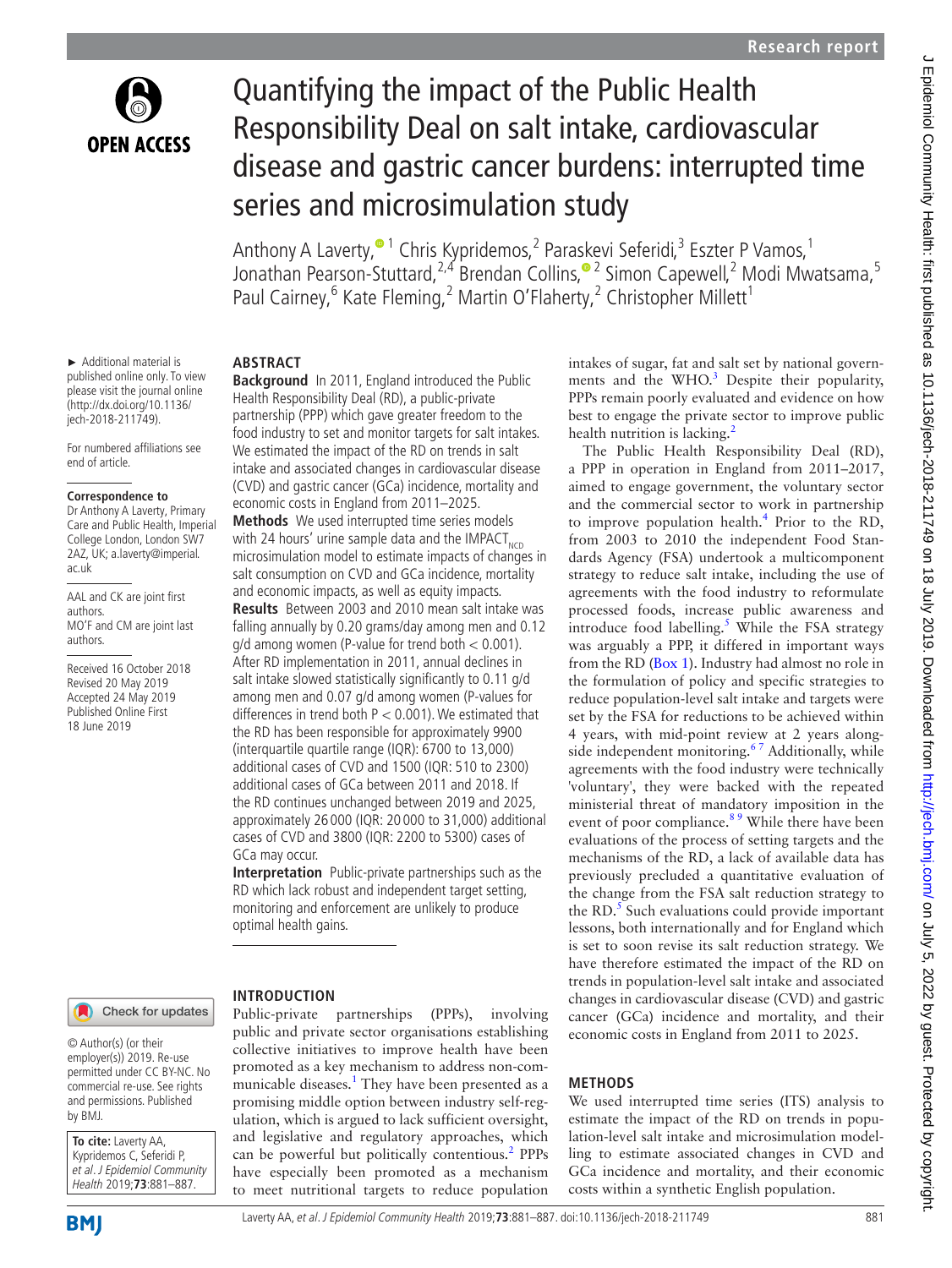#### **Box 1 Key differences between FSA and RD salt reduction strategies**

<span id="page-1-0"></span>**Food Standards Agency salt reduction strategy 2003–2010** Targets: The FSA strategy involved specific targets for 85 categories of food (of approximately 10–20% reductions), which were developed in 2005. In 2006 the FSA published industry salt targets to be achieved by 2010. Meeting these targets was subsequently delayed to 2012.

Activities: Reformulation of foods known to contain high levels of salt, and introduction of food labelling and public awareness campaigns (e.g. to reduce salt use when cooking).

Monitoring: Monitoring of progress was by the independent FSA, alongside the establishment of national monitoring of population-level salt intakes to monitor progress. Results of progress were publicly available.

Involvement: 'Voluntary' involvement and targets were underpinned by direct pressure from the FSA, non-governmental organisations (NGOs) and Government Ministers threatening further regulation.

#### **Reduction strategy 2011–2017**

Targets: There was an original commitment to the 2012 FSA targets for salt, with targets after this set by industry partners themselves.

Activities: There were a range of food pledges which could be signed up to for catering and food production sectors. These included chef training in using less salt; providing salt content on menus; and reformulation, all within 2 years of signing RD pledges.

Monitoring: A plenary group of senior representatives from the business community, NGOs, public health organisations and local government oversaw the RD, with monitoring by the Department of Health. Partners were asked to report on their progress by the end of April each year. For some pledges, partners were asked to report using pre-defined quantitative measures, while for others they were asked for a narrative update.

Involvement: Voluntary

#### **Data sources**

Data for population salt intake come from 24 hours' urine samples collected in the National Diet and Nutrition Survey (NDNS) 2000/01, and national sodium surveys conducted in 2006, 2008, 2011 and 2014. All sodium surveys were of adults aged 19–64 years and designed to produce nationally representative estimates of salt intake. The NDNS is a dietary survey of children and adults in the UK, and includes an interview, diary sample and urine collection (only among adults), and selects participants using a multistage random probability design. The response rate for the survey overall was 61% and of these 66% consented to 24 hours' urine collection. $10$  The 2006 sodium survey was drawn from the nationally representative Health Survey for England (HSE) 2005, while the subsequent sodium surveys used random samples of postcodes and random digit dialling of telephone numbers within these.<sup>[11](#page-6-8)</sup> Response rates

#### <span id="page-1-1"></span>**Table 1** Surveys with 24 hours' urinary salt data included

|                                                                                  |                                        | N<br>included  |  |  |
|----------------------------------------------------------------------------------|----------------------------------------|----------------|--|--|
|                                                                                  | Dates of 24 hours' urine<br>collection | in<br>analyses |  |  |
| National Diet and Nutrition Survey<br>2000/1                                     | July 2000 to June 2001                 | 1029           |  |  |
| England 2006 sodium survey                                                       | October 2005 to July 2006              | 445            |  |  |
| UK 2008 sodium survey                                                            | January to May 2008                    | 571            |  |  |
| England 2011 sodium survey                                                       | July to December 2011                  | 499            |  |  |
| England 2014 sodium survey                                                       | May to September 2014                  | 622            |  |  |
| National Diet and Nutrition Survey Rolling Programme (sensitivity analyses only) |                                        |                |  |  |
| 2008                                                                             | January to December 2008               | 75             |  |  |
| 2009                                                                             | January to December 2009               | 96             |  |  |
| 2010                                                                             | January to December 2010               | 101            |  |  |
| 2011                                                                             | January to December 2011               | 154            |  |  |
| 2012                                                                             | January to December 2012               | 153            |  |  |
| 2013                                                                             | January to June 2013                   | 88             |  |  |

ranged from 43% in 2006 to 61% in 2014 and sample sizes for all surveys are provided in [table](#page-1-1) 1 and elsewhere.<sup>11</sup>

The NDNS and four sodium surveys all adhered to a standardised protocol with participants asked to collect all urine during a 24-hour period. With the exception of the NDNS 2000/1, all surveys used para-amino benzoic acid (PABA) tablets to assess completion of urine collection and we only included data where PABA excretion  $\geq 70\%$ .<sup>[12](#page-6-9)</sup> In line with official reports, we used data from NDNS and the four sodium surveys data which were adjusted for changes in the instruments to estimate salt intakes over time.

#### **Interrupted time series modelling**

We used an ITS analysis which is a quasi-experimental design and is appropriate for natural experiments when an intervention occurs at a well-defined moment in time.<sup>13</sup> For this analysis, we identified 2010 as the last year of the FSA strategy followed by the introduction of the RD in 2011. Our ITS was a Generalised Linear Model and a Gamma distributed-dependent variable to fit the positively skewed salt intake data. The model included two time-based explanatory variables, an annual time trend between 2000/1 and 2010 and a post-RD trend from 2011 to 2014. The model was also adjusted for age group (19–34, 35–49, and 50–64 years) and stratified by sex. We used this model to estimate the pre-RD trend, and the post-RD trend and report P-values for whether the trend post-RD is different to that pre-RD. We did not include a term for an immediate step change in intakes as we did not expect any changes from the transition to the RD to be immediate.

In a sensitivity analysis, we also used 24 hours' urinary salt data collected in the NDNS Rolling Programme (2008/9– 2013/4). Here salt intake was assessed from participants with PABA excretion  $\geq$  70%, consistent with the main analysis. While this data did provide estimates for additional years, sample sizes were small, ranging from six to 42 participants in each age and sex group, and were therefore not included in the main analyses.

## **IMPACT**<sub>NCD</sub>

We estimated the effect of changes in salt intake on CVD and GCa outcomes using the  $IMPACT_{NCD}$  model, which has been previously used to quantify the effect of salt policies in England.<sup>[14](#page-6-11)</sup> IMPACT<sub>NCD</sub> is a microsimulation model which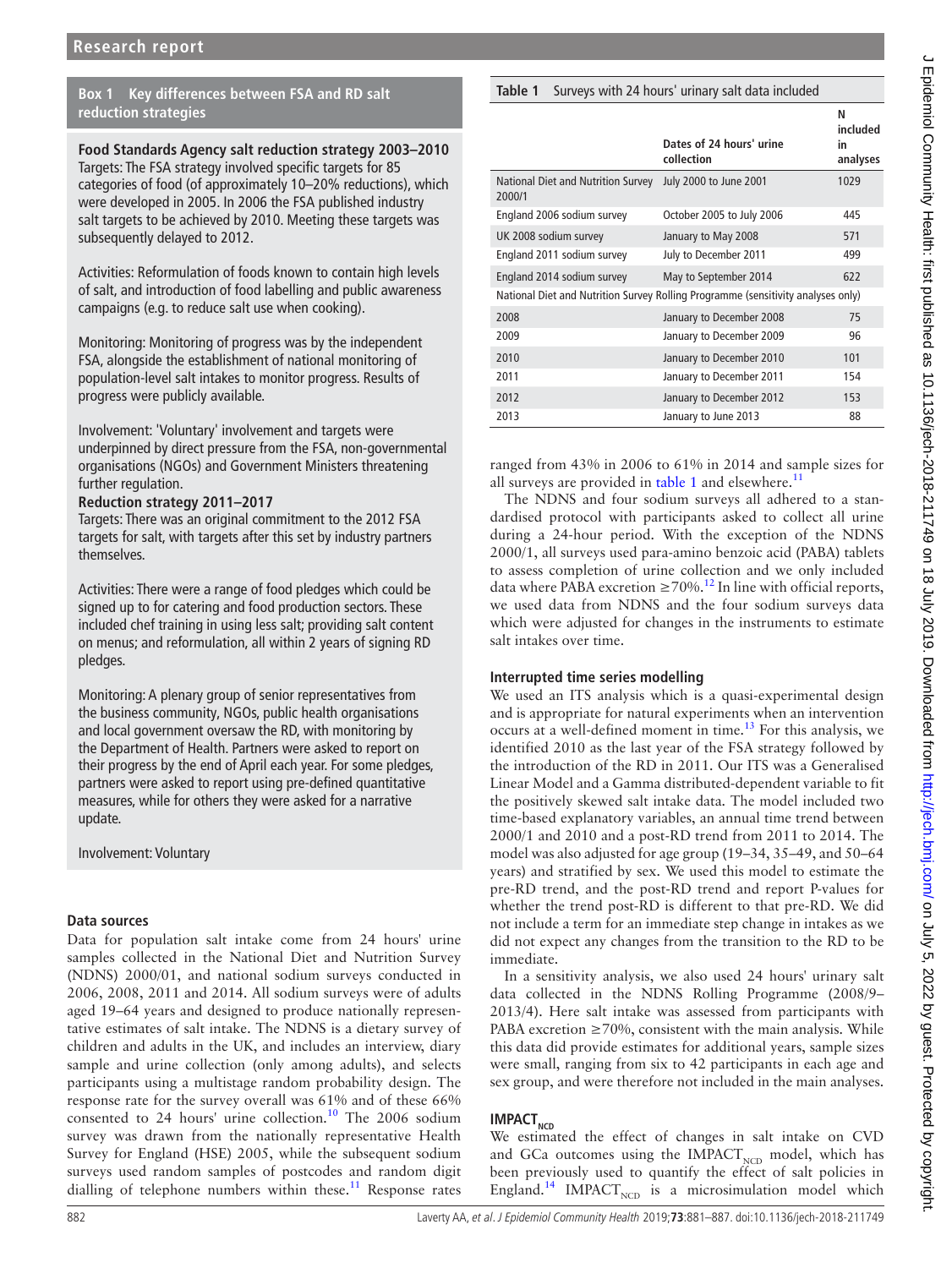

J Epidemiol Community Health: first published as 10.1136/jech-2018-211749 on 18 July 2019. Downloaded from http://jech.bm/.com/ on July 2019. Downloaded from http://jech.bm/.com/ on July 2019. J Epidemiol Community Health: first published as 10.1136/jech-2018-211749 on 18 July 2019. Downloaded from <http://jech.bmj.com/> on July 5, 2022 by guest. Protected by copyright.



<span id="page-2-0"></span>**Figure 1** Pre- and post-Responsibility Deal trends of salt intake in England 2000/01 to 2014.

generates synthetic individuals to simulate the impacts of changing risk factors on disease outcomes and uses probabilistic sensitivity analysis to estimate uncertainty of outcomes. Population information by age, sex and socioeconomic status comes from the Office for National Statistics (ONS) and additional data on risk factors for CVD and GCa from the Health Survey for England (HSE). We used effect sizes of the association between risk factors and CVD and GCa from published meta-analyses and longitudinal studies ([online supplementary appendix table](https://dx.doi.org/10.1136/jech-2018-211749)  [7](https://dx.doi.org/10.1136/jech-2018-211749)). The impact of salt on CVD was mediated through blood pressure with a 5-year median lag time (range 1 to 10 years) and effects on GCa were modelled directly with an 8-year median lag time (range 1 to 10 years).<sup>14</sup> We informed the model with the socioeconomic gradient from HSE spot-urine salt data to overcome the lack of consistent socioeconomic information in the 24-hours' sodium surveys. As the 24-hours' urine data did not include adults aged over 64 years we also extrapolated salt intakes for older adults based on the HSE data. A more detailed description of  $IMPACT<sub>NCD</sub>$  is provided in the online appendix [supplementary material.](https://dx.doi.org/10.1136/jech-2018-211749)

We modelled two scenarios which were informed by the findings of the ITS. First, in our counterfactual scenario we assumed that the approximately linear decline in salt intake that was observed before 2011 continued, as if the RD has never been implemented. Second, we modelled a RD scenario which assumed that the post-RD trend estimated from our ITS continued until 2025. In a separate, one-way sensitivity analysis we assumed a logarithmic decline calibrated to reach a population mean salt intake of 7.0 g/day (vs 6.5 g/day in the main analysis) by 2020, and 6.6 g/day (vs 5.8 g/day) by 2025, for the baseline scenario. This assumption produces more conservative salt exposure estimates in comparison to our main data-driven scenarios.

We estimated the additional number of CVD and GCa cases and deaths under the RD scenario between 2011 and 2025 among English adults aged 30–84 years by age group, sex and quintile group of Index of Multiple Deprivation (IMD). Taking into account time lags between exposure and disease,  $IMPACT_{NCD}$ accumulates cases and deaths up to 2035. To maximise policy relevance we report our results up to 2025 and based on the time of exposure, rather than when the event occurred. To separate estimates into those which have already occurred and those which may occur if the policy is not changed, we present estimates for 2011–2018 and 2019–2025 separately. We summarise

the output distributions by reporting medians and interquartile ranges (IQRs) in the form of first and third quartiles. We also report the computed probability (Ps) that the RD is superior to the counterfactual scenario.

We estimated healthcare costs and workplace productivity losses from CVD and GCa based on published estimates from the UK and Ireland. CVD tariff costs varied by first year since diagnosis, subsequent years and year of death. Stroke costs included rehabilitation but not ongoing social care costs. We weighted healthcare costs by deprivation as there is good evidence that costs for the same disease show a social gradient.<sup>15</sup> We inflated all costs to 2018 using UK Treasury GDP inflator tables from April 2018 and used an annual discount rate of 3.5%.

#### **Results**

In 2000/1, mean salt intake was 10.5 grams/day (95% CI: 10.1 to 11.0) in men and 8.0 grams/day (95% CI: 7.7 to 8.3) in women ([figure](#page-2-0) 1). Between 2003 and 2010, mean salt intake was reducing annually by 0.20 (95% CI: 0.12 to 0.29, P for trend <0.001) g/d among men and by 0.12 (95% CI: 0.06 to 0.18, P for trend  $< 0.001$ ) g/d among women ([table](#page-3-0) 2). From 2011 to 2014, after the RD was implemented, annual reductions in salt intake were reduced: 0.11 (95% CI: 0.06 to 0.15, P for difference to pre-RD trend <0.001) g/d among men and 0.07 (95% CI: 0.04 to 0.11, P for difference to pre-RD trend  $\leq 0.001$ ) g/d among women.

Including data from the NDNS Rolling Programme in a sensitivity analysis did not substantially change these results.

#### **Health impacts**

 $IMPACT<sub>NCD</sub> estimated that the slower fall in salt consump$ tion may have generated approximately 9900 (IQR: 6700 to 13,000, Ps=2%) additional cases of CVD and approximately 710 (IQR: −510 to 2300) CVD deaths, between 2011 and 2018 in England ([table](#page-3-1) 3). Likewise, approximately 1500 (IQR: 510 to 2300,  $Ps=16\%$ ) additional cases of GCa and 610 (IQR: −310 to 1500) additional GCa deaths between 2011 and 2018.

If the RD continues unchanged from 2019 to 2025, the model estimated approximately 26 000 (IQR: 20 000 to 31,000, Ps=0.2%) additional cases of CVD and some 5500 (IQR: 2800 to 8500) CVD deaths, plus approximately 3800 (IQR: 2200 to 5300, Ps=5%) additional cases of GCa.

#### **Equity impacts**

Estimated cases linked to the RD were greater in the more deprived areas than more affluent areas [\(table](#page-4-0) 4). For the first period (2011–2018), approximately 1600 (IQR: −200 to 3600) additional CVD cases may have occurred in the most affluent areas (QIMD 1) compared with approximately 2000 (IQR: 200 to 4000) additional cases in the most deprived areas (QIMD 5). The model estimated approximately 1200 (IQR: −150 to 2700) new CVD cases in QIMD 1 vs 1500 (IQR: 150 to 2800) in QIMD 5 per 100,000 CVD cases.

#### **Economic impacts**

We estimated the incremental economic impact of the RD to date (2011–2018) as approximately £160 million (IQR: £88 to £230 million, Ps=6.6%) ([table](#page-5-0) 5). This includes approximately £110 million (IQR: £61 to £160 million) in additional healthcare costs and some  $£47$  million (IQR:  $£12$  to  $£80$  million) in workplace productivity losses through people of working age living with CVD and people dying of CVD or GCa. For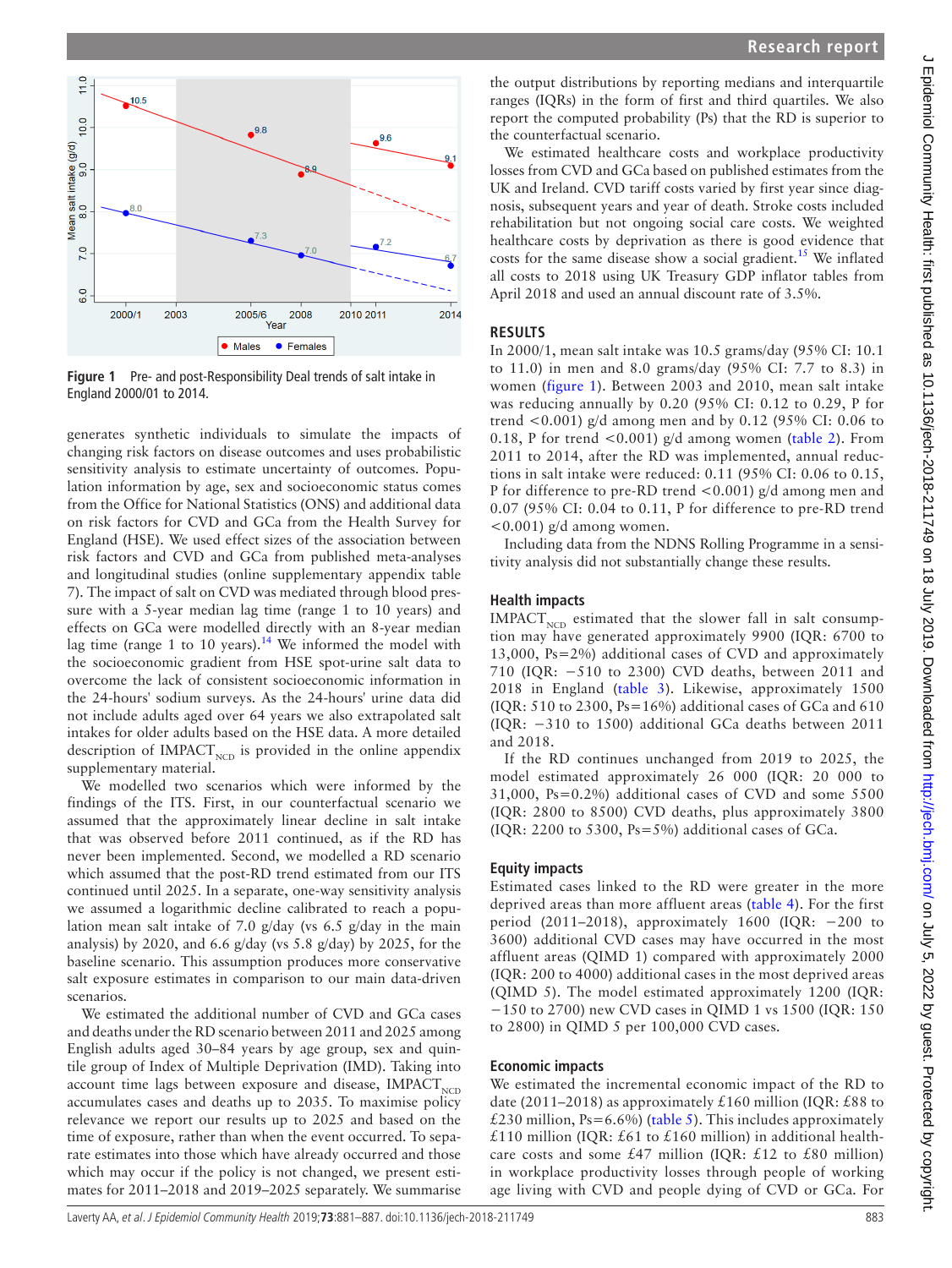<span id="page-3-0"></span>

|                                                               | <b>Table 2</b> Interrupted time series results of salt intake (grams/day) |  |  |  |
|---------------------------------------------------------------|---------------------------------------------------------------------------|--|--|--|
| 2000/01-2014 pre- and post-Responsibility Deal implementation |                                                                           |  |  |  |

| Men                                                                           | Coefficient | 95% CI  |         | P-value   |
|-------------------------------------------------------------------------------|-------------|---------|---------|-----------|
| Intercept                                                                     | 11.07       | 10.43   | 11.7    | < 0.001   |
| Change in salt intake per year (annual<br>time effect)                        | $-0.20$     | $-0.29$ | $-0.12$ | < 0.001   |
| Slope change after the Responsibility<br>Deal (time*intervention interaction) | 0.09        | 0.03    | 0.17    | 0.004     |
| Post-Responsibility Deal annual trend                                         | $-0.11$     | $-0.15$ | $-0.06$ | $<$ 0.001 |
| Women                                                                         |             |         |         |           |
| Intercept                                                                     | 8.75        | 8.30    | 9.19    | < 0.001   |
| Change in salt intake per year (annual<br>time effect)                        | $-0.12$     | $-0.18$ | $-0.06$ | < 0.001   |
| Slope change after the Responsibility<br>Deal (time*intervention interaction) | 0.05        | 0.01    | 0.09    | 0.031     |
| Post-Responsibility Deal annual trend                                         | $-0.07$     | $-0.10$ | $-0.04$ | < 0.001   |
| Sensitivity analysis                                                          |             |         |         |           |
| Men                                                                           | Coefficient | 95% CI  |         | P- value  |
| Intercept                                                                     | 10.98       | 10.4    | 11.57   | < 0.001   |
| Change in salt intake per year (annual<br>time effect)                        | $-0.16$     | $-0.24$ | $-0.09$ | < 0.001   |
| Slope change after the Responsibility<br>Deal (time*intervention interaction) | 0.06        | 0.01    | 0.12    | 0.032     |
| Post-Responsibility Deal annual trend                                         | $-0.10$     | $-0.15$ | $-0.06$ | < 0.001   |
| Women                                                                         |             |         |         |           |
| Intercept                                                                     | 8.63        | 8.22    | 9.04    | < 0.001   |
| Change in salt intake per year (annual<br>time effect)                        | $-0.11$     | $-0.17$ | $-0.06$ | < 0.001   |
| Slope change after the Responsibility<br>Deal (time*intervention interaction) | 0.04        | 0.00    | 0.08    | 0.036     |
| Post-Responsibility Deal annual trend                                         | $-0.07$     | $-0.10$ | $-0.04$ | < 0.001   |
|                                                                               |             |         |         |           |

CI, confidence Interval.

2019–2025 the model estimated the additional incremental economic impact of continuing the RD to be approximately £970 million (IQR: £760 to £1200 million, Ps=0.1%).

#### **One-way sensitivity analyses**

In sensitivity analyses for the period 2011–2018, IMPACT<sub>NCD</sub> estimated that the RD may have generated 6100 (IQR: 2700 to 9500, Ps=9.8%) additional CVD cases and 1000 (IQR: 100 to 1800, Ps=24%) additional GCa cases. IMPACT<sub>NCD</sub>

estimated the total incremental cost for this period may have been approximately £100 million (IQR: £28 to £170 million, Ps=17%). For 2019–2025, the model estimated that RD may cause 14 000 (IQR: 8600 to 19,000, Ps=3.0%) additional CVD cases and 2100 (IQR: 920 to 3200, Ps=12%) additional GCa cases. The socioeconomic gradient remained although was reduced in comparison with our main analysis.

### **Discussion**

#### **Key findings**

Previous reductions in population-level salt intake in England slowed significantly after implementation of the Public Health Responsibility Deal in 2011. We suggest that this slowing was associated with approximately 10 000 additional cases of CVD and 1500 cases of GCa to date (2011–2018), with an additional 26 000 cases of CVD and 3800 cases of GCa projected if this policy is continued until 2025. Modelled health impacts were larger among more deprived populations, thus potentially widening inequalities and the associated healthcare and productivity costs exceeded £1 billion.

#### **Strengths and limitations**

This is the first study to estimate the impact of the RD on population-level salt intake, health and economic outcomes, building on the foundations laid by MacGregor et al.<sup>[6](#page-6-5)</sup> Estimates of salt intake are derived from 24 hours' urine excretion verified using para-aminobenzoic acid (PABA) which is the 'gold standard' for population-level monitoring.<sup>16</sup> Our findings are informed by an ITS which is in line with best practice in answering questions about population- level interventions and effects.<sup>1</sup>

There are nonetheless limitations, including a lack of longitudinal data collections on salt intakes in the same people, meaning that we cannot ascribe causality to the RD. The cost and burden of undertaking 24 hours' urine collections means that data come from a small number of participants in some years and the relatively low number of data points included only two post-RD in our main analyses . However, sensitivity analyses with additional data points from the NDNS Rolling Programme produced consistent findings. Our modelling assumed that persons≥64 years would have similar trends in salt intake to those found in spot urine data from the  $HSE<sup>17</sup>$  $HSE<sup>17</sup>$  $HSE<sup>17</sup>$ The 24-hour sodium surveys had limited information on the socioeconomic position of participants and so we used spot urine data from the HSE to estimate socioeconomic gradient

<span id="page-3-1"></span>Table 3 IMPACT<sub>NCD</sub> estimates of additional cardiovascular disease (CVD) and gastric cancer cases linked to Responsibility Deal 2011–2025. Negative values in the lower bound of the interquartile ranges (IQR) are a consequence of stochastic noise in the model

| <b>Disease</b> | Period of exposure | Absolute number of additional cases (IQR) | Absolute number of additional deaths (IQR) | Probability of<br>superiority * |
|----------------|--------------------|-------------------------------------------|--------------------------------------------|---------------------------------|
| <b>CVD</b>     |                    |                                           |                                            |                                 |
|                | 2011-2018          | 9900 (6700 to 13,000)                     | 710 (-510 to 2300)                         | 2.0%                            |
|                | 2019-2025          | 26 000 (20 000 to 31,000)                 | 5500 (2800 to 8500)                        | 0.2%                            |
|                | 2011-2025          | 35 000 (29 000 to 42,000)                 | 6400 (3200 to 9400)                        | $< 0.1\%$                       |
| GCa            |                    |                                           |                                            |                                 |
|                | 2011-2018          | 1500 (510 to 2300)                        | 610 (-310 to 1500)                         | 16.0%                           |
|                | 2019-2025          | 3800 (2200 to 5300)                       | 1900 (790 to 3100)                         | 5.3%                            |
|                | 2011-2025          | 5300 (3400 to 7200)                       | 2500 (920 to 3900)                         | 5.8%                            |

Numbers are rounded to the second significant digit.

\*Probability of superiority represents the probability that the Responsibility Deal scenario had fewer cases than the counterfactual scenario. GCa, gastric cancer.

J Epidemiol Community Health: first published as 10.1136/jech-2018-211749 on 18 July 2019. Downloaded from http://jech.bmj.com/ on July 5, 2022 by guest. Protected by copyright J Epidemiol Community Health: first published as 10.1136/jech-2018-211749 on 18 July 2019. Downloaded from <http://jech.bmj.com/> on July 5, 2022 by guest. Protected by copyright.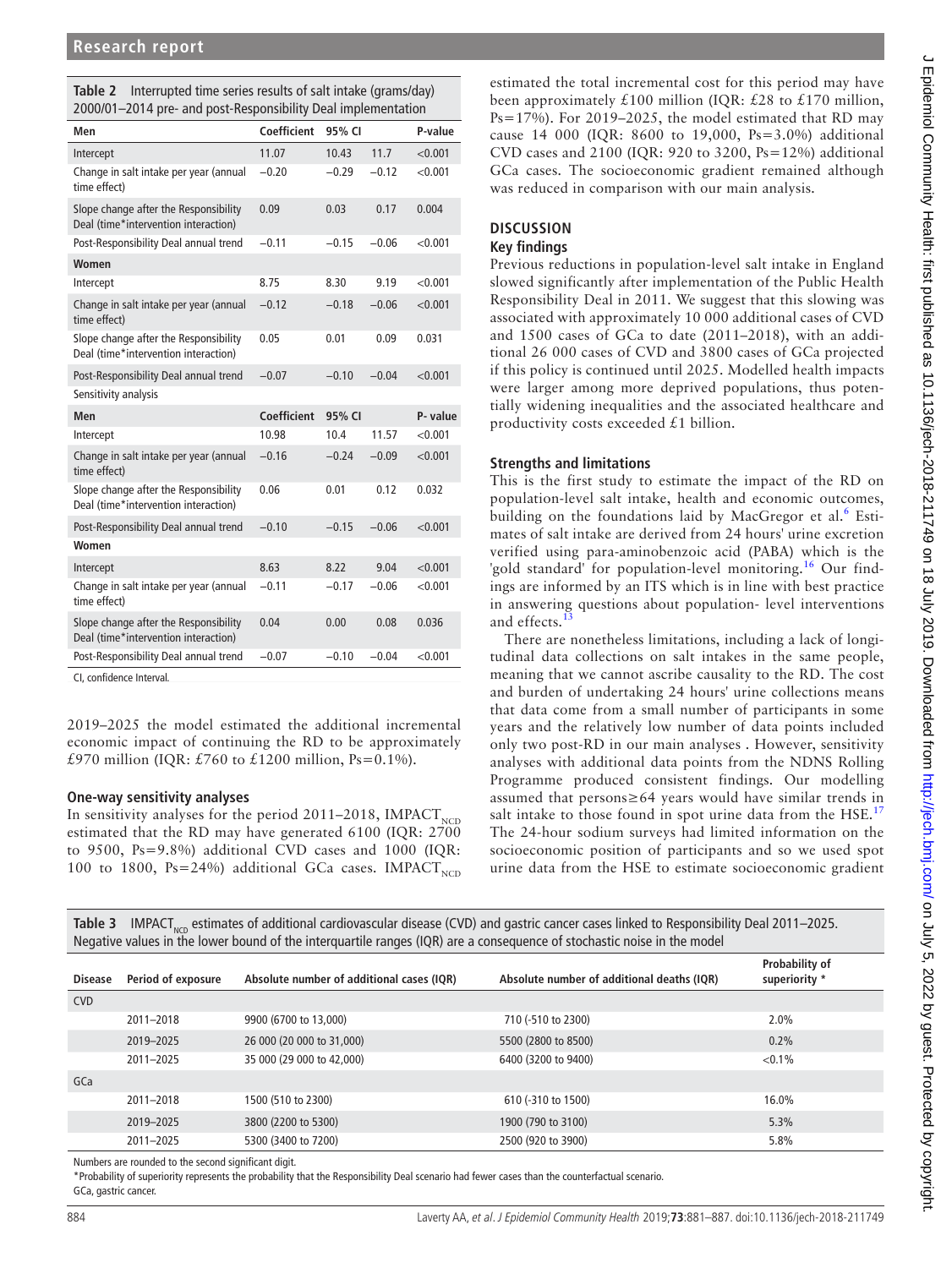<span id="page-4-0"></span>Table 4 IMPACT<sub>NCD</sub> estimates of additional cardiovascular disease (CVD) and gastric cancer cases linked to Responsibility Deal 2011–2025 by deprivation group. Negative values in the lower bound of the interquartile ranges (IQR) are a consequence of stochastic noise in the model

| <b>Disease</b> | QIMD (5=most deprived) | Absolute number of additional cases (IQR) | Rate per 100 000 person-years (IQR) | Rate per 100 000 new<br>cases |
|----------------|------------------------|-------------------------------------------|-------------------------------------|-------------------------------|
| 2011-2018 *    |                        |                                           |                                     |                               |
| <b>CVD</b>     | 1                      | 1600 (-200 to 3600)                       | 3.0 (-0.38 to 6.7)                  | 1200 (-150 to 2700)           |
|                | $\overline{2}$         | 1900 (200 to 4100)                        | 3.6 (0.38 to 7.5)                   | 1300 (130 to 2700)            |
|                | 3                      | 1900 (100 to 4100)                        | 3.6 (0.19 to 7.5)                   | 1300 (65 to 2800)             |
|                | 4                      | 2000 (2800 to 4100)                       | 3.9 (0.52 to 7.7)                   | 1500 (200 to 2900)            |
|                | 5                      | 2000 (200 to 4000)                        | 4.1 (0.4 to 7.8)                    | 1500 (150 to 2800)            |
| GCa            | $\mathbf{1}$           | 200 (-310 to 820)                         | $0.37$ (-0.75 to 1.5)               | 910 (-4,400 to 5400)          |
|                | $\overline{2}$         | 310 (-310 to 920)                         | $0.56$ (-0.56 to 1.7)               | 1000 (-4,000 to 6100)         |
|                | 3                      | 310 (-310 to 820)                         | $0.57$ (-0.56 to 1.5)               | 420 (-3,500 to 5900)          |
|                | 4                      | 410 (-200 to 940)                         | $0.76$ (-0.39 to 1.8)               | 1300 (-4,100 to 6800)         |
|                | 5                      | 310 (-200 to 920)                         | $0.59$ (-0.39 to 1.7)               | 1200 (-4,200 to 7100)         |
| 2019-2025 *    |                        |                                           |                                     |                               |
| <b>CVD</b>     | $\mathbf{1}$           | 4300 (1400 to 7100)                       | 9.1 (2.9 to 15)                     | 3600 (1100 to 6100)           |
|                | 2                      | 5100 (2000 to 8300)                       | 11 (4.3 to 17)                      | 4100 (1600 to 6600)           |
|                | 3                      | 5300 (1900 to 8400)                       | 11 (4.1 to 18)                      | 4200 (1500 to 6600)           |
|                | 4                      | 5400 (2200 to 8700)                       | 11 (4.7 to 18)                      | 4500 (1800 to 7100)           |
|                | 5                      | 5800 (2300 to 9100)                       | 12 (5.1 to 19)                      | 4500 (1900 to 7100)           |
| GCa            | 1                      | 710 (0 to 1300)                           | 1.5(0 to 2.8)                       | 7100 (-1,600 to 17,000)       |
|                | $\overline{2}$         | 820 (0 to 1500)                           | 1.7(0 to 3.3)                       | 7800 (-930 to 20,000)         |
|                | 3                      | 820 (0 to 1500)                           | 1.7 $(0.42 \text{ to } 3.3)$        | 9000 (-1,200 to 20,000)       |
|                | 4                      | 820 (0 to 1500)                           | 1.7(0 to 3.2)                       | 10 000 (-1,300 to 21,000)     |
|                | 5                      | 820 (0 to 1500)                           | 1.7(0 to 3.2)                       | 9200 (-1,500 to 22,000)       |

Numbers are rounded to the second significant digit.

\*Years refer to the years in which the relevant policies were in operation, although outcomes can be accumulated up to 2035.

GCa, gastric cancer; QIMD, Quantile group of Index of Multiple Deprivation.

in salt intake (see [online supplementary appendix](https://dx.doi.org/10.1136/jech-2018-211749) p9-12 for additional details). This approach assumed that the transition from the FSA strategy to the RD did not alter the equity impacts of reformulation activities, although this assumption is nonetheless consistent with other empirical evidence.<sup>[18](#page-6-15)</sup>

Our counterfactual scenario assumed that the ongoing linear decline in salt intake observed during the period of the FSA scheme continues linearly beyond 2010. To address uncertainty around this assumption we undertook a one-way sensitivity analysis that assumed logarithmic decline of mean salt intake and these findings concur with our main analyses. It is possible that we may have underestimated the attenuation of the decline in salt intake from the RD as it is likely that reformulation activities planned as part of the FSA strategy would not have stopped immediately.Finally, the estimates of disease costs presented here were based on workplace productivity costs, and not other costs including the economic value of quality adjusted life years, so this study likely represents a conservative estimate of the true economic impact of the RD. Nonetheless, if we examined total societal costs then it is possible the net monetary benefits may be negative if many of the life years gained are in older age groups, when many people have moved from being net producers to net consumers.

### **Comparison with other research**

Salt reduction strategies are generally implemented nationally and few countries routinely collect representative 24 hours' urine data with sufficient frequency to assess policy impacts. Emerging data from country case studies, including from South Africa and Brazil, suggest that interventions of a structural nature, such as reformulation or food procurement policies, are most effective at reducing population-level salt intake.<sup>1920</sup> This is confirmed by findings from a recent systematic review which indicated that whole-population interventions have the potential to substantially reduce salt intake, particularly if they are multi-component.<sup>[21](#page-6-17)</sup> However, there remains very little evaluation of different models of industry engagement and whether regulatory approaches are more effective than voluntary targets, which is an important evidence gap as that the majority of countries with targets for salt reduction have voluntary rather than mandatory targets.<sup>[22](#page-6-18)</sup>

Proponents of the RD argued that the increased role of industry would deliver more effective action to reduce salt intakes at lower cost than the FSA strategy, $<sup>4</sup>$  $<sup>4</sup>$  $<sup>4</sup>$  but our findings</sup> suggest this not to be the case. The design and implementation of the RD has been criticised for being underpinned by pledges made by the food industry, not following evidence of effectiveness to improve diets.<sup>[5](#page-6-4)</sup> While 46% of food industry salt reduction pledges did include reformulation of their products by 2013, independent evaluation concluded that none of these measures were prompted by the RD.<sup>23 24</sup> Our findings that population levels of salt intake were decreasing until 2010 but then attenuated are consistent with official analyses and predictions by MacGregor et al.<sup>[6 12 25 26](#page-6-5)</sup> Our findings suggest that the RD may have had a particularly negative impact among more deprived populations, consistent with other research on the hierarchy of effectiveness in nutritional interventions.[18 21 27 28](#page-6-15)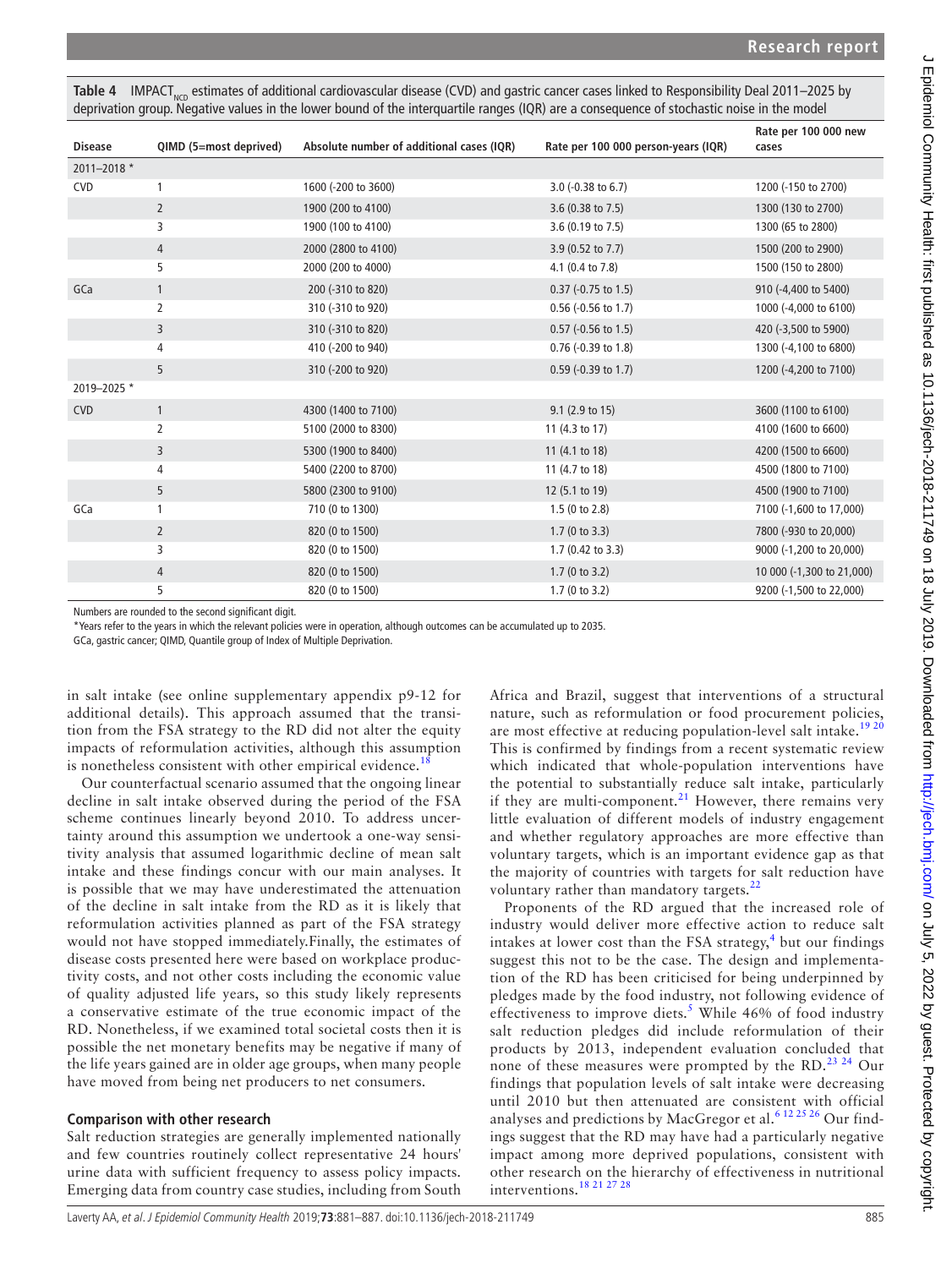<span id="page-5-0"></span>**Table 5** Incremental healthcare and workplace productivity costs in the Responsibility Deal scenario compared with the counterfactual scenario. costs in 2018 GBP

| <b>Disease</b>                    | <b>Healthcare costs</b><br>in million (IQR) | Workplace<br>productivity costs<br>in million (IQR) | Total                    |
|-----------------------------------|---------------------------------------------|-----------------------------------------------------|--------------------------|
| $2011 - 2018$ *                   |                                             |                                                     |                          |
| <b>CVD</b>                        | £83 (£50 to £120)                           | £37 (£13 to £61)                                    |                          |
| Gastric cancer                    | $£30 (-£6.4 to £66)$                        | £8.4 (-£16 to £34)                                  |                          |
| Total 2011-2018                   | £110 (£61 to<br>£160)                       | £47 (£12 to £80)                                    | £160 (£88 to 230)        |
| 2019-2025 *                       |                                             |                                                     |                          |
| <b>CVD</b>                        | £500 (£380 to<br>£620)                      | £290 (£170 to<br>£400)                              |                          |
| Gastric cancer                    | £150 (£68 to<br>£220)                       | £27 (-£8.0 to £61)                                  |                          |
| Total 2019-2025                   | £650 (£450 to<br>£840)                      | £320 (£162 to 460)                                  | £970 (£760 to<br>£1,200) |
| Combined costs<br>$2011 - 2025$ * |                                             |                                                     |                          |
| <b>CVD</b>                        | £583 (£430 to<br>£740)                      | £327 (£183 to<br>£461)                              |                          |
| Gastric cancer                    | £180 (£61 to<br>£286)                       | £35.4 $(-E24$ to £95)                               |                          |

Negative values in the lower bound of the interquartile ranges are a consequence of stochastic noise in the model.

Numbers are rounded to the second significant digit.

\*Years refer to the years in which the relevant policies were in operation, although

outcomes can be accumulated up to 2035.

CVD, cardiovascular disease; IQR, interquartile range.

#### **Policy implications**

There is renewed policy interest in identifying and implementing optimal strategies to reduce population-level salt intake, and England is due to soon publish a new salt reduction strategy.<sup>29</sup> Food industry engagement in such strategies is vitally important to optimise health and economic benefits, especially in high- income countries where the majority of dietary salt comes from processed and ultra-processed foods.<sup>[30](#page-6-21)</sup> Our findings suggest that if PPPs are used they require independent setting of targets, robust monitoring, and the use of incentives and tough sanctions to ensure compliance as highlighted by recent studies.<sup>[2](#page-6-1)</sup> Furthermore, the standard UK government approach to regulation is to try voluntary measures and legislate only if these fail. $31$  The shift from a semi-regulated voluntary agreement to a looser agreement (from the FSA to RD) could thus be viewed as a retrograde political move. Public Health England plans to review the future of the salt reduction programme very soon and we hope that this will consider the earlier FSA successes and evidence favouring a robust policy approach.

#### **Conclusions**

Our findings suggest that declines in salt intake slowed after implementation of the Public Health Responsibility Deal in England, resulting in excess CVD and cancer burdens, plus additional healthcare and societal costs. Public-private partnerships such as the RD which lack robust and independent target setting, monitoring and enforcement, are unlikely to produce optimal health gains.

**What is already known on this subject**

- ► Public-private partnerships (PPPs) are often promoted as a key mechanism to improve population health, including addressing dietary risk factors for non-communicable disease
- ► Salt intake is a leading risk factor for both cardiovascular disease and gastric cancer
- ► Between 2003 and 2010, the United Kingdom had an internationally recognised scheme to reduce population-level salt intake, led by the Food Standards Agency (FSA) and backed by governmental threat of mandatory imposition in the event of poor industry compliance. This was replaced by a different PPP known as the Public Health Responsibility Deal (RD) in England in 2011.

#### **What this study adds**

- ► Using individual-level data from 24 hours' urine samples we estimated that reductions in salt intake during the FSA scheme slowed significantly after introduction of the RD.
- ► Using a microsimulation model, we estimate that transition from the FSA scheme to the RD may have generated approximately 9900 cases of CVD and 1500 cases of GCa between 2011 and 2018. If the RD continues unchanged through to 2025 we estimate an additional 26 000 cases of CVD and 3800 cases of GCa. These impacts were proportionally greater among more disadvantaged groups which may widen health inequalities. Associated excess healthcare and societal costs exceed £1 billion during the period 2011–2025.
- ► Without independent targets and monitoring, PPPs are unlikely to deliver the improvements in population health claimed by their proponents.

#### **Author affiliations**

<sup>1</sup>Public Health Policy Evaluation Unit, School of Public Health, Imperial College London, London, UK

<sup>2</sup>Department of Public Health and Policy, University of Liverpool, Liverpool, UK <sup>3</sup>Public Health Policy Evaluation Unit, School of Public Health, Imperial College London, London, UK

<sup>4</sup>MRC-PHE Centre for Environment and Health, Department of Epidemiology and Biostatistics, School of Public Health, Imperial College, London, UK 5 UK Health Forum, London, UK

<sup>6</sup>Department of History and Politics, University of Stirling, Stirling, Scotland

**Acknowledgements** CM, AAL and PS are funded by the National Institute for Health Research (NIHR Research Professorship 2014-04-032) and the Public Health Policy Evaluation Unit at Imperial College London is grateful for the support of the NIHR School of Public Health Research. The funders had no role in study design, data collection and analysis, decision to publish or preparation of the manuscript. Lead authors can take responsibility for the integrity of the data and manuscript is an honest, accurate, and transparent account of the study being reported.

**Contributors** Study design was by all authors with analyses by CK and PS. AL produced the first draft and all authors revised the manuscript for important intellectual content and approved the final version. AL and CK contributed equally to this manuscript as did MoF and CM

**Funding** UK Prevention Research Partnership. UKPRP Consortium Development Grant. UKPRP\_CO1\_105. QUEST: QUantifying Equitable Solutions To prevent Non-Communicable Diseases.

**Competing interests** None declared.

**Patient consent for publication** Not required.

**Provenance and peer review** Not commissioned; externally peer reviewed.